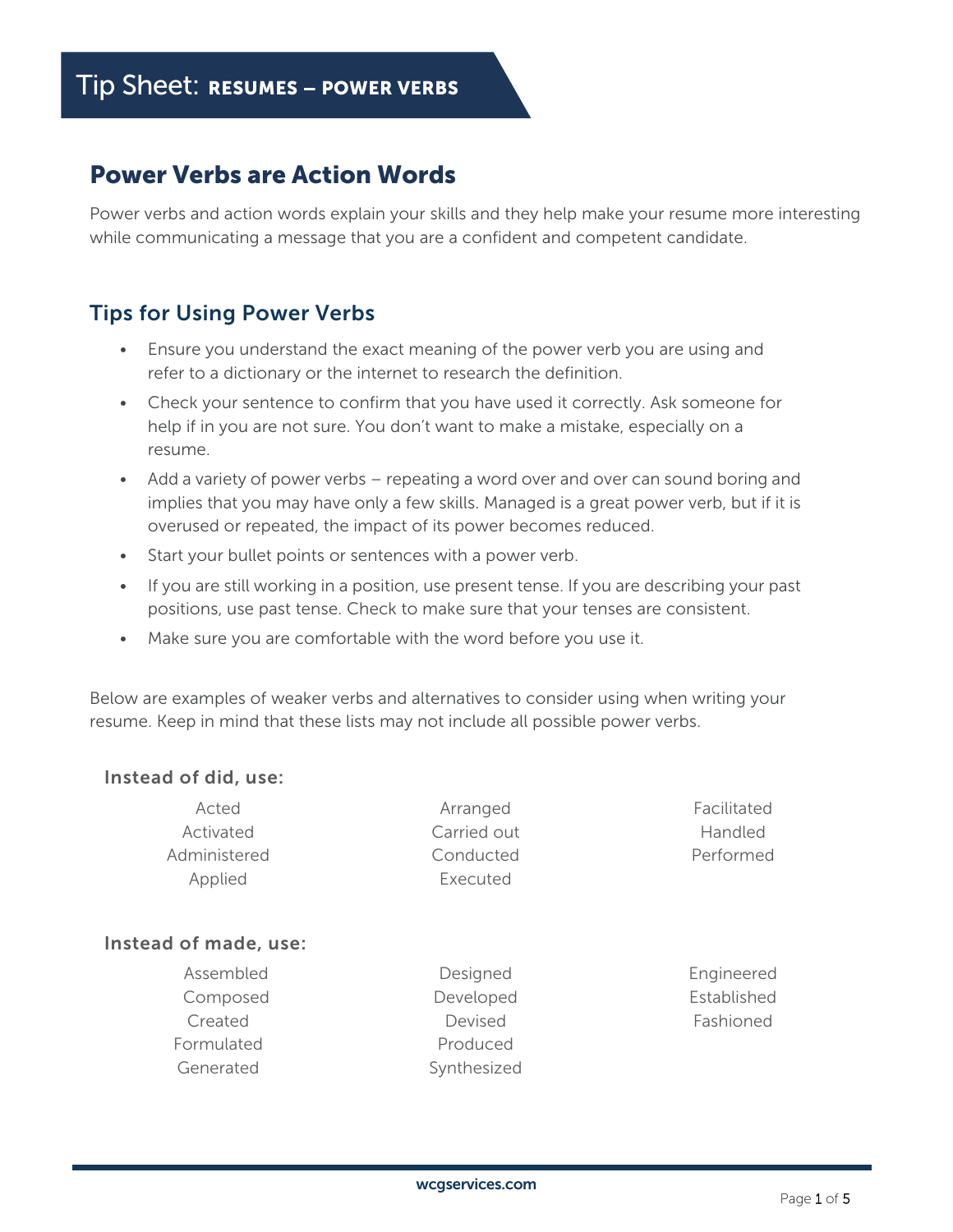# Tip Sheet: RESUMES – POWER VERBS

#### Instead of fixed, use:

| Alleviated<br>Amended<br>Debugged<br>Detected                    | Diagnosed<br>Investigated<br>Remedied<br>Repaired                   | Revitalized<br>Solved<br>Synthesized<br>Streamlined           |
|------------------------------------------------------------------|---------------------------------------------------------------------|---------------------------------------------------------------|
| Instead of <i>showed</i> , use:                                  |                                                                     |                                                               |
| Demonstrated<br>Depicted<br>Described                            | Exhibited<br>Highlighted<br>Illustrated                             | Portrayed<br>Represented                                      |
| Instead of talk, spoke, wrote, communicated, use:                |                                                                     |                                                               |
| Addressed<br>Advocate<br><b>Briefed</b><br>Composed<br>Convinced | Consulted<br>Collaborated<br>Corresponded<br>Disseminated<br>Edited | Educated<br>Explained<br>Highlighted<br>Informed<br>Presented |
| Instead of <i>kept</i> , use:                                    |                                                                     |                                                               |
| Ensured                                                          | Maintained                                                          | Strengthened                                                  |
| Instead of <i>got</i> , use:                                     |                                                                     |                                                               |
| Achieved                                                         | Obtained                                                            | Procured                                                      |
| Instead of changed, made something better, got results, use:     |                                                                     |                                                               |
| Accelerated                                                      | Attained                                                            | Excelled                                                      |
| Accomplished                                                     | Converted                                                           | Generated                                                     |
| Achieved                                                         | Decreased                                                           | Heightened                                                    |
| Altered                                                          | Eliminated                                                          | Maximized                                                     |
| Awarded                                                          | Expanded                                                            | Transformed                                                   |
| Instead of <i>helped,</i> use:                                   |                                                                     |                                                               |
| Aided                                                            | <b>Bolstered</b>                                                    | Enriched                                                      |
| Assisted                                                         | Enhanced                                                            | Helped                                                        |
|                                                                  |                                                                     |                                                               |
|                                                                  |                                                                     |                                                               |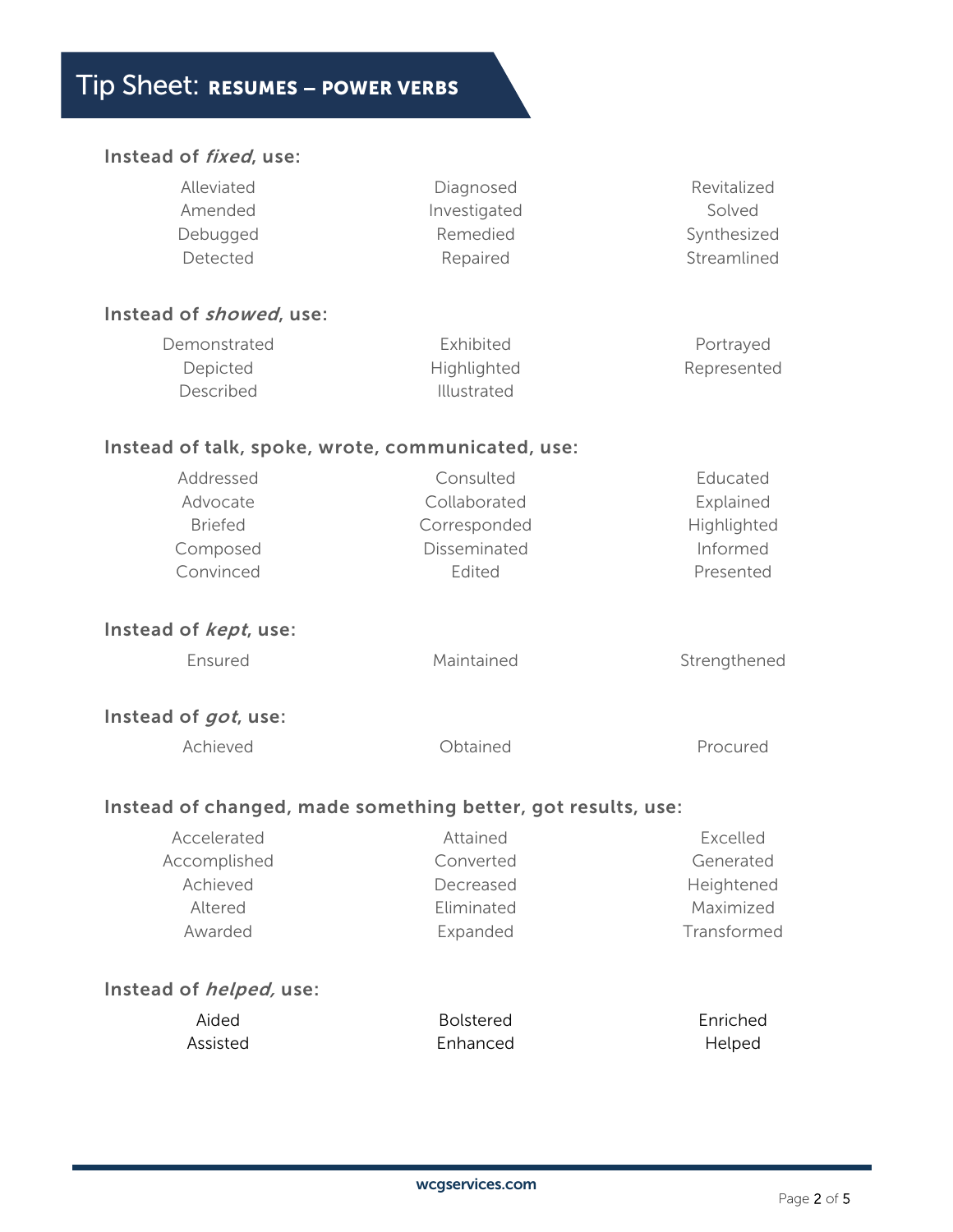# Power Verbs for Specific Industries

Below are power verbs divided into specific industries. Please note that the same power verbs can be used for many different jobs, so if you see a power verb in one job category such as medicine, it may also apply to a different job too.

#### Administrative, Clerical, Receptionist, Secretary

| Administered | Categorized | Formatted |
|--------------|-------------|-----------|
| Answered     | Classified  | Handled   |
| Aided        | Collected   | Ordered   |
| Assisted     | Coordinated | Organized |
| Arranged     | Distributed | Prepared  |
| Balanced     | Edited      | Recorded  |
| Cataloged    | Filed       | Scheduled |

#### Customer Service, Tourism, Hospitality, Retail Store

| Accommodated | Aided       | Assured     |
|--------------|-------------|-------------|
| Addressed    | Anticipated | Clarified   |
| Advertised   | Answered    | Distributed |
| Advised      | Assisted    | Supported   |

#### Business, Finance, Accounting

| Anticipated | <b>Budgeted</b> | Financed    |
|-------------|-----------------|-------------|
| Appraised   | Demonstrated    | Forecasted  |
| Assessed    | Distributed     | Implemented |
| Audited     | Estimated       | Projected   |
| Bargained   | Evaluated       | Targeted    |

#### Engineering

| Assessed     | Developed  | Implemented |
|--------------|------------|-------------|
| Collaborated | Drafted    | Innovated   |
| Constructed  | Drew       | Regulated   |
| Converted    | Engineered |             |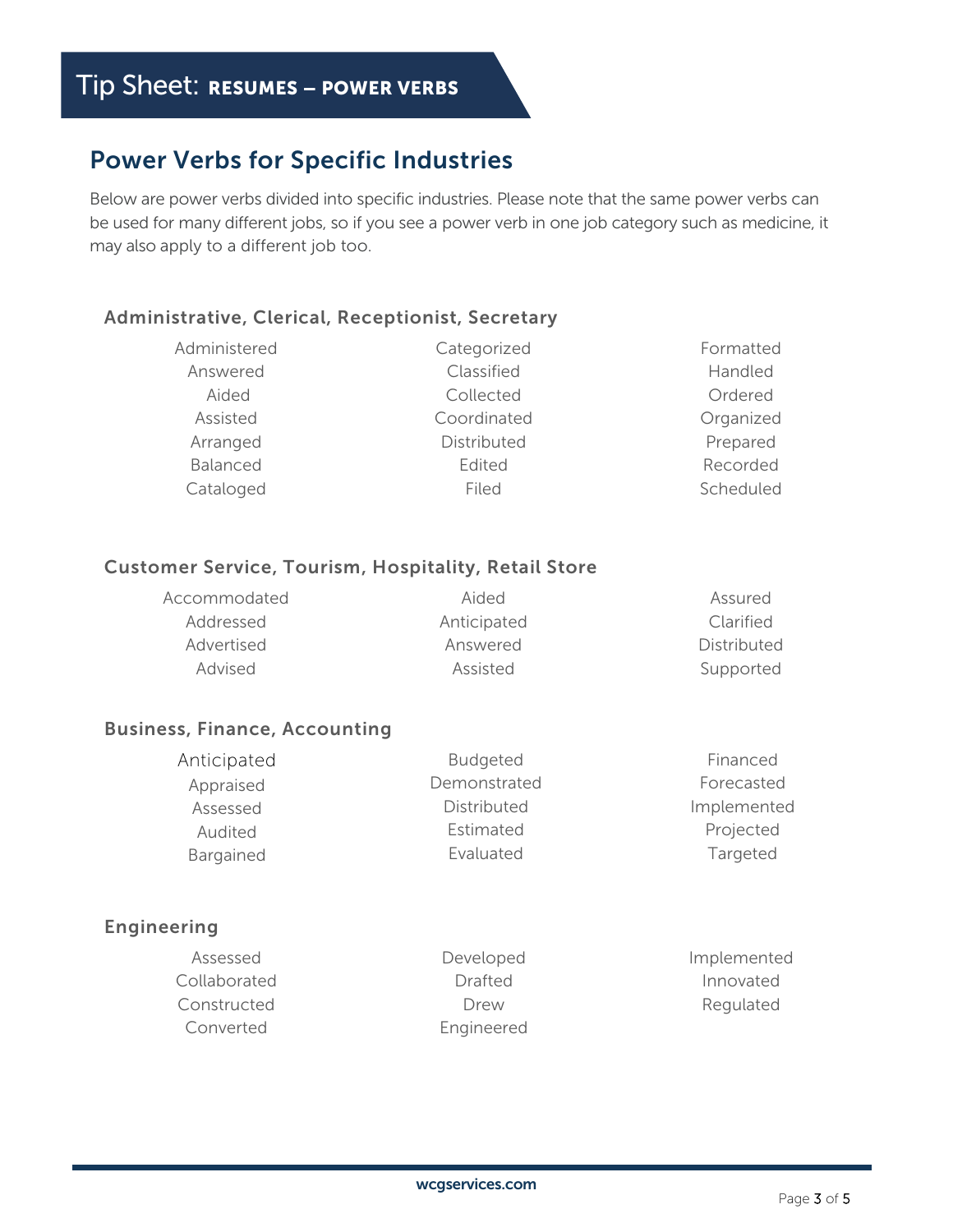## IT, Computers, Technology

| Brainstormed                          | Converted    | Developed    |
|---------------------------------------|--------------|--------------|
| Collaborated                          | Debugged     | Fixed        |
| Computed                              | Detected     | Formatted    |
| Consulted                             | Determined   | Verified     |
| <b>Leadership &amp; Management</b>    |              |              |
| Allocated                             | Consolidated | Encouraged   |
| Approved                              | Convinced    | Guided       |
| Assessed                              | Coordinated  | Lead         |
| Authorized                            | Delegated    | Orchestrated |
| Chaired                               | Directed     | Spearheaded  |
| <b>Machine Operator</b>               |              |              |
| Inspected                             | Manufactured | Prepared     |
| Installed                             | Operated     | Repaired     |
| Medicine & Healthcare                 |              |              |
| Prevented                             | Monitored    | Evaluated    |
| Assessed                              | Counseled    | Treated      |
| <b>Public Sector &amp; Government</b> |              |              |
| Accommodated                          | Consulted    | Issued       |
| Advised                               | Estimated    | Officiated   |
| Allocated                             | Evaluated    | Promoted     |
| Appointed                             | Financed     | Negotiated   |
| Authorized                            | Identified   | Regulated    |
| <b>Budgeted</b>                       | Implemented  | Represented  |
| Commissioned                          | Instituted   | Sanctioned   |
| Researcher, Scientist, Academic       |              |              |
| Acquired                              | Conducted    | Measured     |
| Analyzed                              | Discovered   | Published    |
| Brainstormed                          | Examined     | Reviewed     |
| Classified                            | Formulated   | Shared       |
| Collaborated                          | Identified   | Studied      |
| Collected                             | Interpreted  | Uncovered    |
| Compiled                              | Interviewed  |              |
| Consulted                             | Lectured     |              |